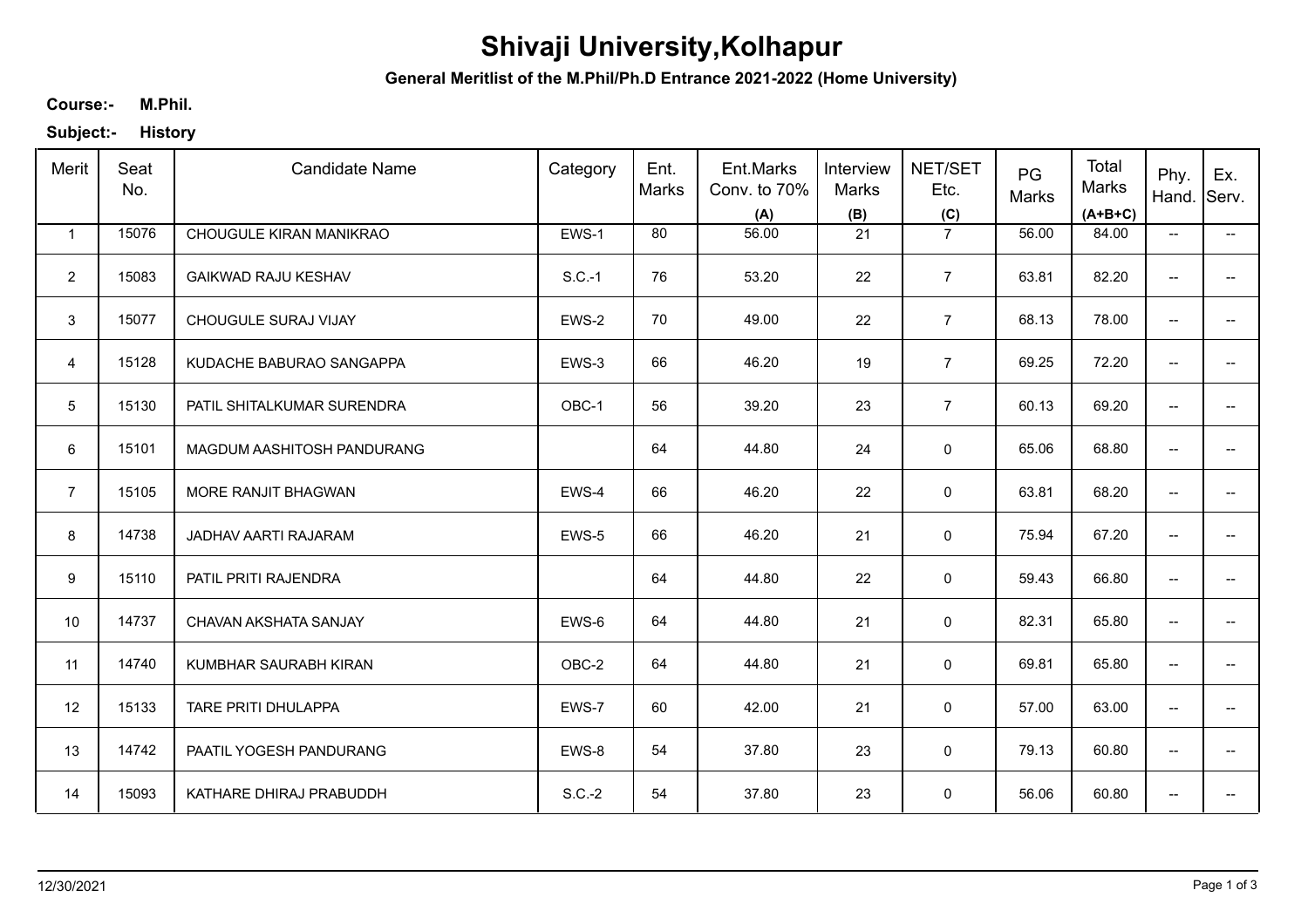# **Shivaji University,Kolhapur**

**General Meritlist of the M.Phil/Ph.D Entrance 2021-2022 (Home University)**

### **M.Phil. Course:-**

**Subject:- History**

| Merit | Seat<br>No. | <b>Candidate Name</b>           | Category      | Ent.<br><b>Marks</b> | Ent.Marks<br>Conv. to 70%<br>(A) | Interview<br>Marks<br>(B) | NET/SET<br>Etc.<br>(C) | PG<br>Marks | Total<br>Marks<br>$(A+B+C)$ | Phy.<br>Hand.            | Ex.<br>Serv.                           |
|-------|-------------|---------------------------------|---------------|----------------------|----------------------------------|---------------------------|------------------------|-------------|-----------------------------|--------------------------|----------------------------------------|
| 15    | 15097       | KOTHALE ASMITA SHREEYAL         | EWS-9         | 52                   | 36.40                            | 24                        | $\mathbf 0$            | 64.88       | 60.40                       | $\overline{\phantom{a}}$ | −−                                     |
| 16    | 15109       | PATIL JYOTI SANJAY              |               | 56                   | 39.20                            | 21                        | $\mathbf 0$            | 78.81       | 60.20                       | $\overline{\phantom{a}}$ | $\overline{\phantom{a}}$               |
| 17    | 15085       | <b>GHATGE DHIRAJ SURYKANT</b>   | $S.C.-3$      | 54                   | 37.80                            | 22                        | $\mathbf 0$            | 83.00       | 59.80                       | $\overline{\phantom{a}}$ | $\overline{\phantom{a}}$               |
| 18    | 15136       | ARBUNE MRUNMAY DEEPAK           | SBC-1         | 54                   | 37.80                            | 22                        | $\mathbf 0$            | 76.38       | 59.80                       | $\overline{\phantom{a}}$ | $\overline{\phantom{a}}$               |
| 19    | 15088       | <b>GOTKHINDE SONALI VASANT</b>  |               | 54                   | 37.80                            | 22                        | $\mathbf 0$            | 76.00       | 59.80                       | $\overline{\phantom{a}}$ | $\overline{\phantom{a}}$               |
| 20    | 15070       | BABAR PRIYANKA RAMCHANDRA       |               | 54                   | 37.80                            | 20                        | 0                      | 65.18       | 57.80                       | $\overline{\phantom{a}}$ | $\hspace{0.05cm} \rule{0.5cm}{0.15cm}$ |
| 21    | 15098       | KUMBHAR BHAGYASHREE SHAMRAO     | OBC-3         | 52                   | 36.40                            | 21                        | $\mathbf 0$            | 79.50       | 57.40                       | $\overline{\phantom{a}}$ | $\overline{\phantom{a}}$               |
| 22    | 15086       | <b>GIRI NANASAHEB DATTATRAY</b> | $NT(B)-1$     | 50                   | 35.00                            | 22                        | $\mathbf 0$            | 55.00       | 57.00                       | $\overline{\phantom{a}}$ | $\overline{\phantom{a}}$               |
| 23    | 15131       | SHEJUL AMOL BHIMU               | $NT(C)-1$     | 54                   | 37.80                            | 19                        | $\mathbf 0$            | 63.31       | 56.80                       | $\overline{\phantom{a}}$ | $\overline{\phantom{a}}$               |
| 24    | 15114       | SARAFDAR APARNA SAHADEV         | <b>EWS-10</b> | 54                   | 37.80                            | 18                        | $\mathsf{O}\xspace$    | 77.56       | 55.80                       | $\overline{\phantom{a}}$ | $- -$                                  |
| 25    | 15108       | PATIL SHIVAJI RAMCHANDRA        | <b>EWS-11</b> | 48                   | 33.60                            | 22                        | $\mathsf{O}\xspace$    | 60.00       | 55.60                       | $\overline{\phantom{a}}$ | $\overline{\phantom{a}}$               |
| 26    | 15118       | SUTAR NIKHIL MURLIDHAR          | OBC-4         | 52                   | 36.40                            | 19                        | 0                      | 59.31       | 55.40                       | $\overline{\phantom{a}}$ | $\overline{\phantom{a}}$               |
| 27    | 15113       | POL SURAJ TANAJI                | <b>EWS-12</b> | 52                   | 36.40                            | 19                        | $\mathbf 0$            | 55.00       | 55.40                       | $\overline{\phantom{a}}$ | $\hspace{0.05cm} \rule{0.5cm}{0.15cm}$ |
| 28    | 14748       | KAMBLE MAITHILI SHASHIKANT      | $S.C.-4$      | 46                   | 32.20                            | 23                        | $\mathsf 0$            | 66.81       | 55.20                       | $\overline{\phantom{a}}$ | $\hspace{0.05cm}$ – $\hspace{0.05cm}$  |